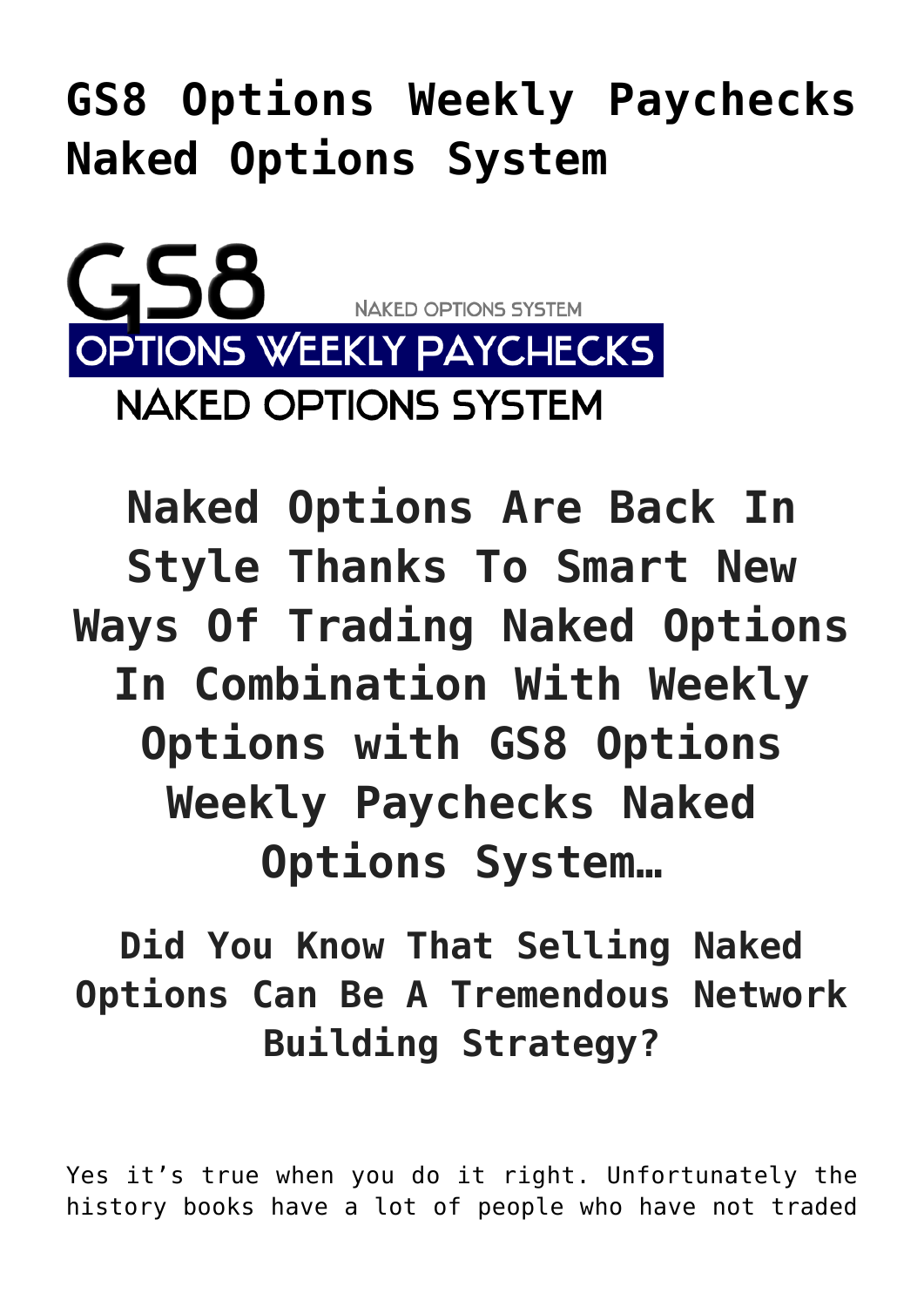naked options well. But just because someone does something dumb we don't have to do the same thing. Plus we can learn from them, Learn what caused their stupidity, Understand it so we don't have to fall trap to it ourselves

## **Here's How To Do Naked Options Right:**

- Don't use leverage! Why? Why would you even think of using margin with a selling option strategy? It doesn't even make sense. If you're looking to capture the big move then by options!
- Therefore we are using cash secured naked options.
- So now that we've removed the insanity implosion issue we can look to maximize options premium putting decay rates in our favor
- Most of the"formal" literature out there you see on options talks as if you're just going to just gassing by options out of the blue or because you have a special feeling… I don't know why those guys even print that. He gives the false impression that you can just trade by feel, Maybe get lucky and make some money. Who trades like that?(Well actually most people do and that's why most people lose). It's irresponsible to trade options without exact entry points, Stop loss points and profit taking exit mechanisms. And with naked options were not fooling around. We need an exact plan to make this happen.
- We are not going to lazily sell out of the money options because we are guessing or hoping that the stock will never reach that far out of the money. A lot of traders do this. That is a weak strategy.
- We're going to show you how to use stop losses via Price point trigger so you can prevent your stock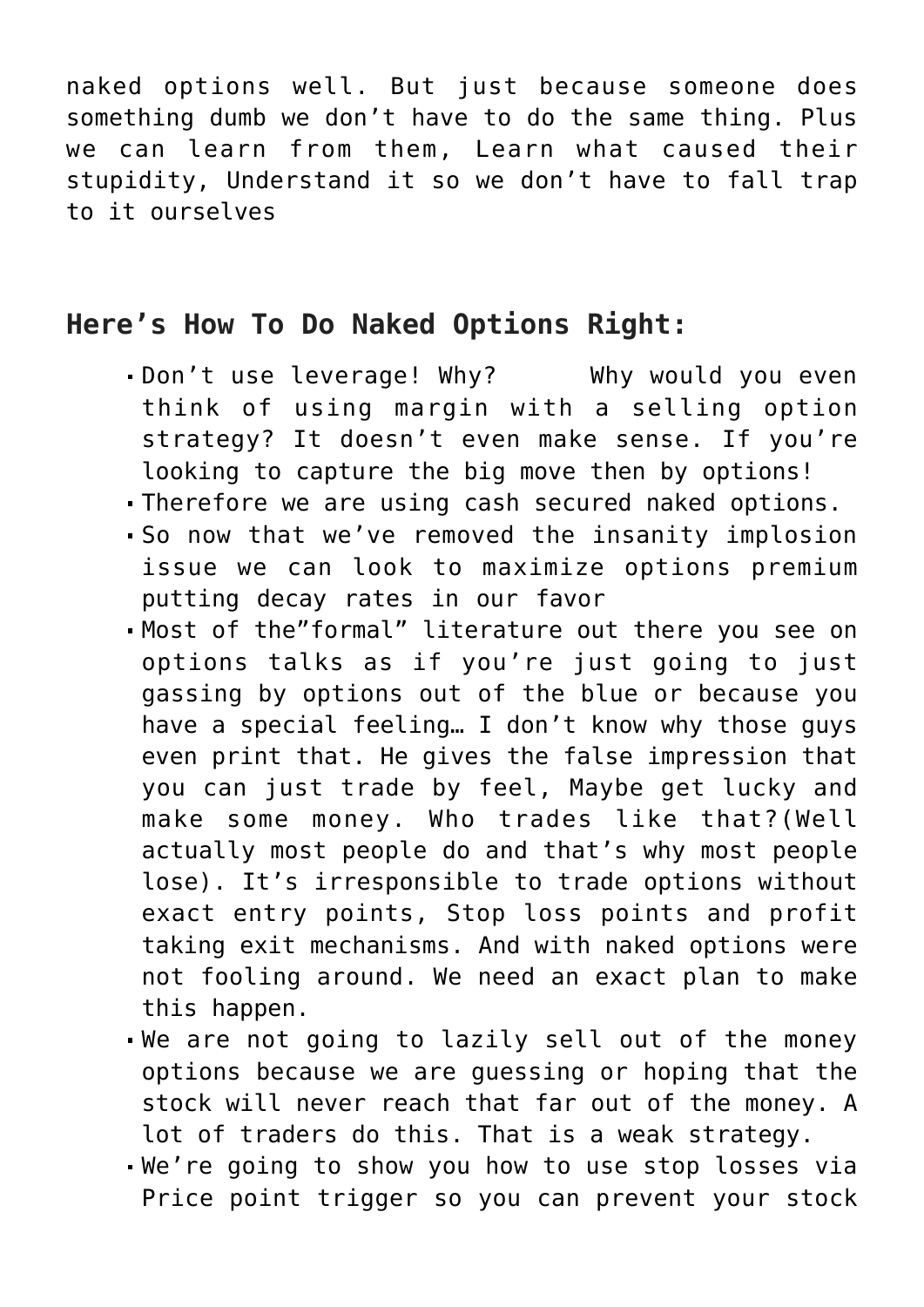from going against you in the money

We are going to trade price triggers to get us and with a good risk to reward ratio allowing us to make potentially A lot more money



**We are going to take the same system we used for GS7 and modify it for cash secured naked options.**

On that note do not use margin on naked options ever for leads to bad psychology. Conversely using hundred percent cash secured naked options can lead to good, net worth building psychology.

Here we focus on AAPL. We look to sell weekly options. We are looking to trade momentum triggers therefore we can trade slightly in the money naked options. Are naked options, when we sell them, need to have premium on them to help prevent getting exercised against us. Depending on how much time is left on the option we will look at how deep we can go on, AAPL, for example, which will usually be between one and three one point strikes ITM.

When we capture a move we can close the position or just let it expire worthless.  $\Box$  We look to hold one position at a time on the same stock. And we make sure the funds are there, hence cash secured, in case we get called out, exercised. And of course we have specific stoplosses to close out our trade if the entry hits our specific stoploss point.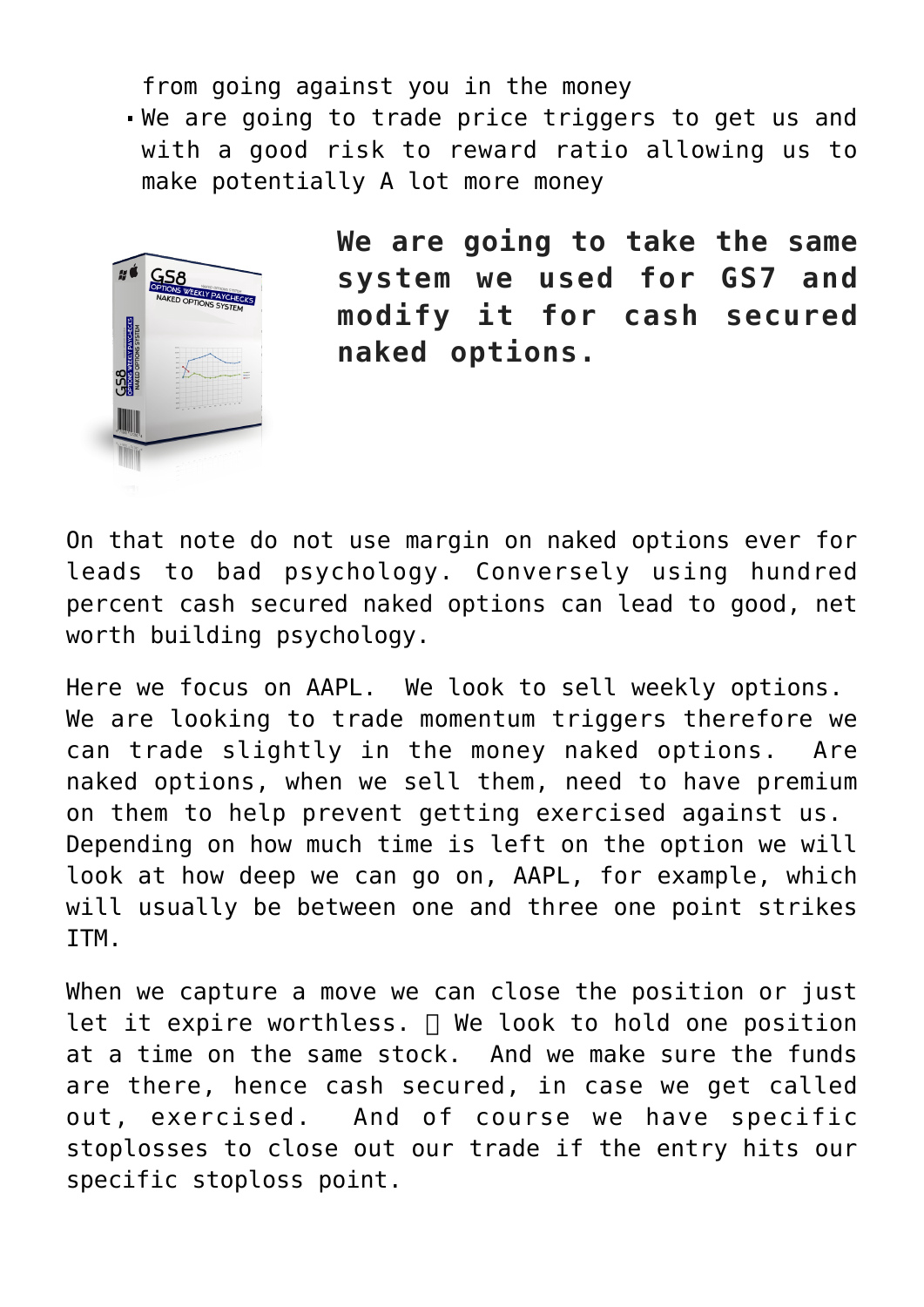## **Here is GS8. It's a fairly active weekly options selling system.**

We look to sell as short term as possible of course for faster decay rates. But we only sell options that have plenty of premium in order to try preventing getting called out.

Points gained or loss in options points below. Options points are approximations and premium will vary over time as a stock price becomes greater, smaller and as the stock becomes more or less volatile. When premium is less we can sell less in the money. When premium is more we can sell further in the money. Also AAPL in the performance sample below has 1 point weekly options strikes so 2 or 3 strikes ITM is only 2 to 3 points ITM just so you understand.

|           | GS8            | AAPL   |        |     |
|-----------|----------------|--------|--------|-----|
| 6/23/2014 | 3.8            |        |        |     |
|           | $-0.4$         | 1.21   | $-0.5$ |     |
|           | $\theta$ . $4$ | 2.1    |        |     |
|           | $-0.7$         | 3.8    |        |     |
|           | $0.8$          | 3.4    |        |     |
|           | $-0.5$         | $-0.6$ | $-0.7$ | 1.2 |
|           | 3.7            | 2.8    |        |     |
|           | 3.8            |        |        |     |
|           | $-0.5$         | $0.2$  |        |     |
|           | $-0.7$         |        |        |     |
|           | 1.8            |        |        |     |
|           | $-0.5$         | 1.7    |        |     |
|           | $-0.8$         | 1.2    |        |     |

|  |  |  |  |  |  |  | This is a 5 month sample of performance. |
|--|--|--|--|--|--|--|------------------------------------------|
|--|--|--|--|--|--|--|------------------------------------------|